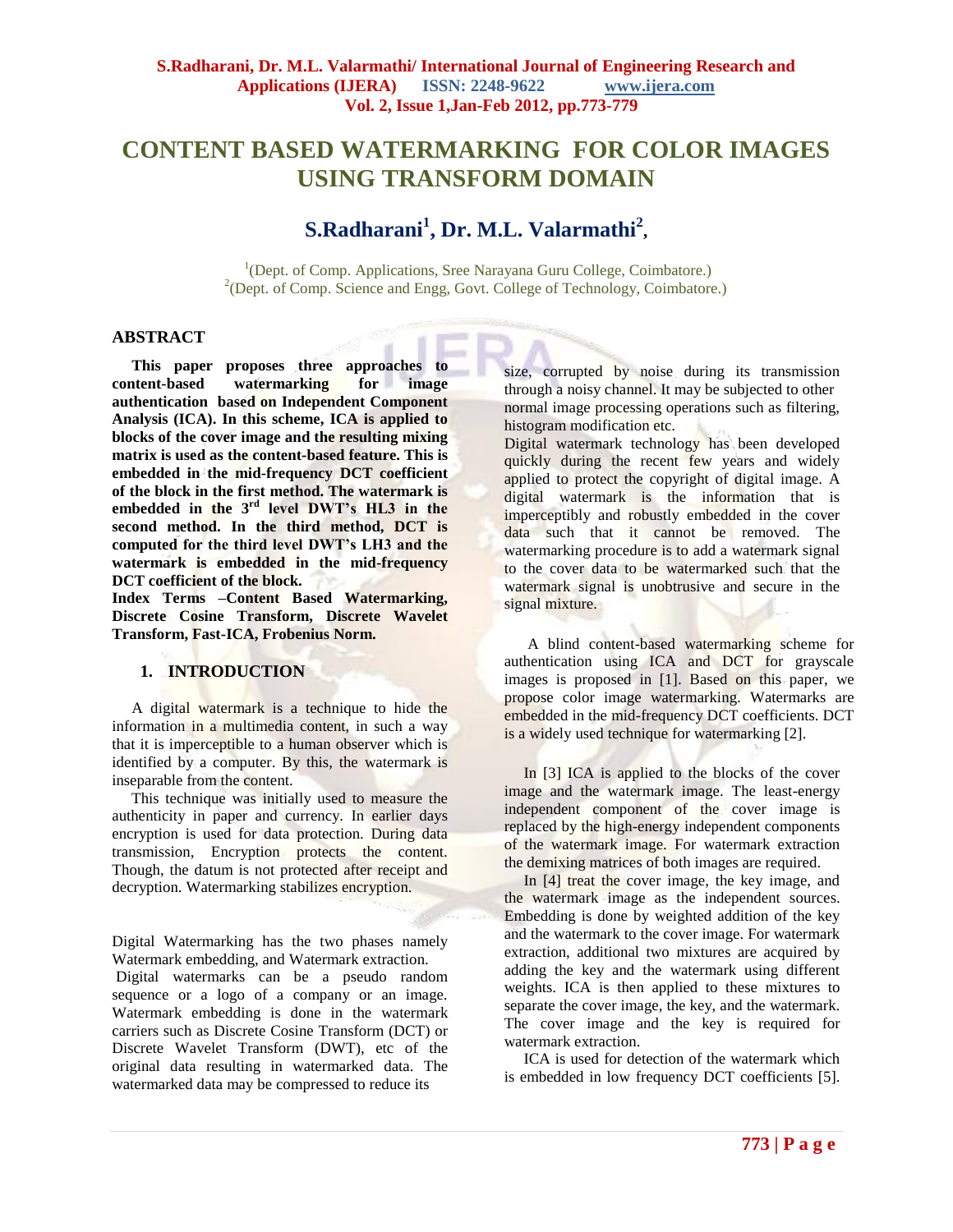Original DCT coefficients are required for watermark detection.

 Redundant DWT (RDWT) is used in [6]. Contentbased watermarking for image authentication has been worked by many authors. Paper [7] discusses a content-based watermarking scheme that uses local features of the image such as edges and zero crossings. Their scheme uses a look-up table to embed the watermark and the same table is required at the receiver end to extract the watermark. The scheme [8] embeds a Gaussian sequence watermark into low-frequency band of the wavelet transform. In their technique, watermark is embedded into visually insensitive pixels in quad-trees. A content based digital signature scheme has been presented in [9].

 Choices of image features vary with techniques and directly influence the robustness of the scheme. Some techniques generate a random binary sequence to embed the watermark based on the features of the images [11]. In [12] a localization based method has been presented to verify the integrity of the received image. In these techniques the cover image is divided into several disjoint blocks and watermark is embedded in each of these blocks. To verify the authenticity of the received image, block wise authentication has been done.

In [11] image authentication has been done using content-based watermarks. But these schemes do not embed the watermark in the image content; instead embed them in the image header. These techniques distort the cover image before watermark embedding. In [13] the flippablility of a pixel is determined by connectivity preserving transition criterion.

The two vector watermarking schemes that are based on the use of complex and quaternion Fourier transforms to embed watermarks into the frequency domain that is consistent with our human visual system is proposed in [14].

# **2. CONTENT BASED WATERMARKING**

 In content-based watermarking scheme that uses local features of the image such as edges and zero crossings. Content-based watermark is generated based on salient features of the image either in spatial domains like edges, texture, and fractal dimensions etc. or in a transform domain such as singular values, Eigen values, etc. Choices of image features vary with techniques and directly influence the robustness of the scheme.

 This paper aims in proposing efficient technique to provide authentication for color image. This is achieved by using Fast-ICA for generating watermark values. Techniques such as DCT, DWT, Combined DCT and DWT, are used for watermark values embedding and the same methods are used to extract the watermark values form the watermarked image.

 In the scheme proposed here, the watermark generation procedure using ICA is applied to blocks of the cover image and the resulting mixing matrix represents the features of the image blocks. Frobenius norm of the mixing matrix is adapted as the contentbased feature.

 The Frobenius norm (FN) represents the feature of the cover image. The spatial domain and frequencydomain watermarking techniques are used to embed the watermark values in various coefficients of the blocks*.* This authentication technique is robust against minor image processing operations.

# **3. INDEPENDENT COMPONENT ANALYSIS (ICA)**

 A very popular method for statistical models for task learning data representations is independent component analysis (ICA), the concept of which was initially proposed by Cormon.

The ICA algorithm was initially proposed to solve the blind source separation (BSS) problem i.e., given only mixtures of a set of underlying sources, the task is to separate the mixed signals and retrieve the original sources. Neither the mixing process nor the distribution of sources is known in the process.

# **3.1 Fast- ICA Algorithm**

 One of the most popular solutions for linear ICA/ feature extraction problem is Fast ICA used to its simplicity and fast convergence. The basic algorithm involves the Preprocessing and a fixed-point iteration scheme for one unit.

# **3.2 Fixed-Point Iteration for One Unit**

The fast ICA algorithm for one unit estimates one row of the demixing matrix W as a vector  $w<sup>T</sup>$ , which is an extreme of contrast function. Fast ICA is an iterative fixed point algorithm, derived from a general objective or a contrast function.

Assume *x* is the whitened data vector and  $w<sup>T</sup>$  is one of the rows of the rotation/ separating matrix W. Estimation of *w* proceeds iteratively with the following steps, until a convergence, as stated below, is achieved.

1) Choose an initial random vector *w* of unit norm.

2)  $w \leftarrow E$  {zg ( $w^T z$ )} – Eg '(<sup>T</sup>w)

where  $g1(y) = y^3$  (derivative of kurtosis),

 $g2(y) = \tanh (ay), 1 \le a \le 2$ 

and  $g'(y)$  are the corresponding derivatives. 3)  $w \leftarrow w / || w ||$  where  $||w||$  is the norm of w.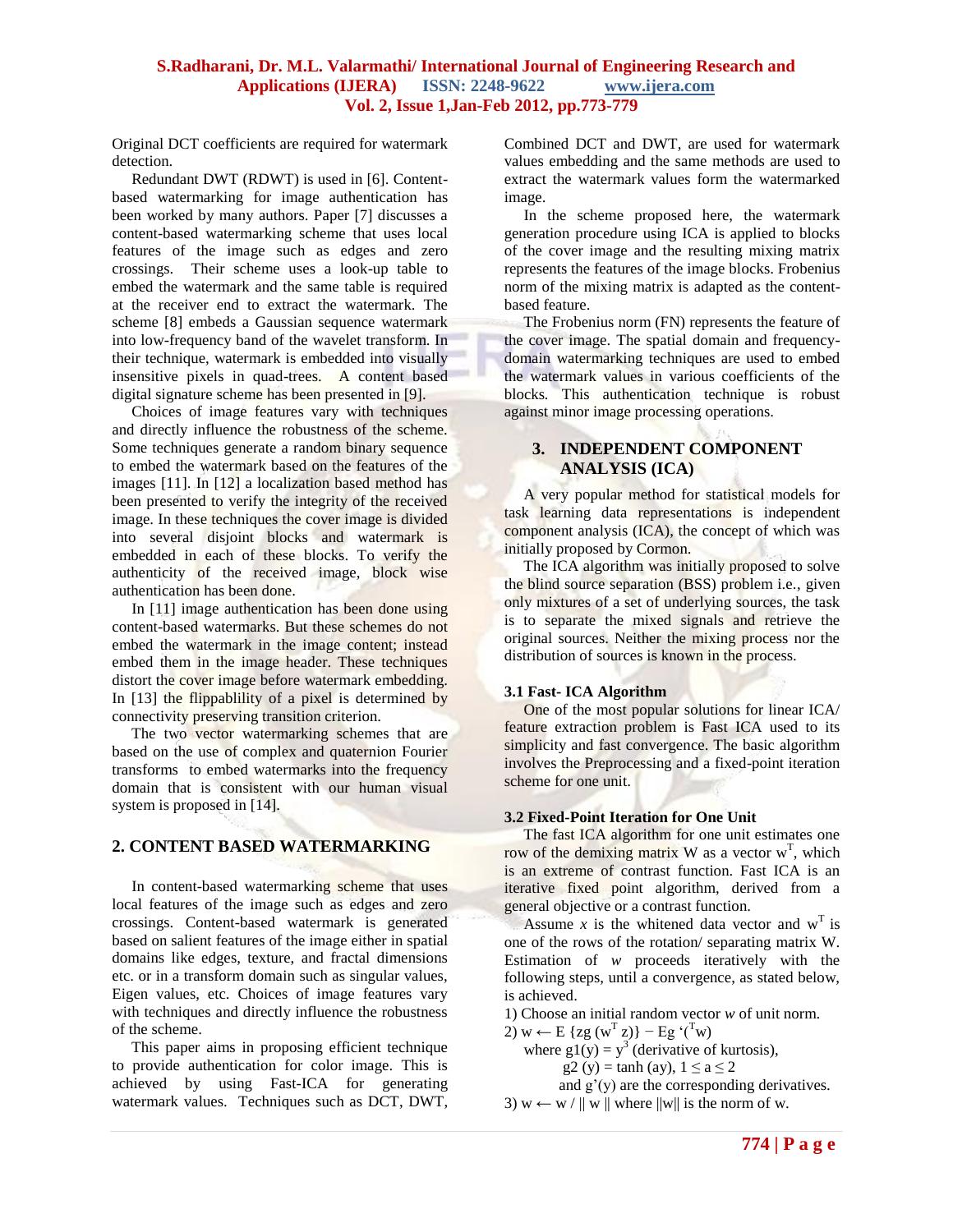4) If  $w_{old} - w_{new} \leq \epsilon$  is not satisfied, then go back to step 2,

where  $\varepsilon$  is a convergence parameter and  $w_{old}$  is the value of w before its replacement by the newly calculated value w<sub>new</sub>.

# **4. PROPOSED METHOD**

To achieve authentication for color images the proposed scheme make use of the following the three phases

- i. Watermark generation
- ii. Watermark embedding
- iii. Watermark extraction and authentication

#### **4.1 Watermark Generation Using Fast-ICA**

 The following procedure is used to generate the watermark values for all the watermark techniques.

- 1. Segment the watermark image I of size n x n into blocks of size m x m resulting in K blocks.
- 2. Perform ICA of each block treating each row of the block as a vector.
- 3. Extract the mixing matrix A.
- 4. Compute the Frobenius norm of the mixing matrix; this is the content-based watermark w of the block.
- 5. Repeat steps  $2 4$  for computing the watermark for all the blocks. This set forms the watermark,

W= {*w1, w2,…, wk}*

# **4.2 Watermark Embedding**

# **4.2.1 Discrete Cosine Transform (DCT)**

- 1. Compute DCT of each block of cover image.
- 2. Select the mid-frequency coefficient at the chosen location (p, q) in each block.
- 3. Replace the chosen coefficient with the watermark:

DCT (p, q) = sign (DCT (p, q))\*  $(\alpha^*w)$ where  $\alpha$ - embedding strength

- 4. Perform inverse DCT.
- 5. Repeat steps 1– 4 for all the blocks. The resultant is the watermarked image I\*.

# **4.2.2 Discrete Wavelet Transform (DWT)**

- 1. Apply DWT (Haar wavelet) to decompose the cover image into four non-overlapping multiresolution sub-bands: $LL_1$ ,  $HL_1$ ,  $LH_1$ ,  $HH_1$ . Similarly apply two times to get the  $3<sup>rd</sup>$  level subbands:  $LL_3$ ,  $HL_3$ ,  $LH_3$ ,  $HH_3$ .
- 2. To replace mid component with scaled watermark wit same sign

$$
HL_3 = (sign (HL3))^* \alpha * w (k)
$$

where  $\alpha$ - embedding strength

- 3. Perform inverse DWT.
- 4. Repeat steps 1 & 2 for all the blocks. The resultant is the watermarked image I\*.

### **4.2.3 Combined DCT and DWT**

- 1. Apply DWT (Haar wavelet) to decompose the cover image into four non-overlapping multi-resolution subbands: $LL_1$  HL<sub>1</sub>, LH<sub>1</sub>, HH<sub>1</sub>. Similarly apply two times to get the  $3<sup>rd</sup>$  level sub-bands: LL<sub>3</sub>, HL<sub>3</sub>, LH<sub>3</sub>, HH<sub>3</sub>.
- 2. Compute DCT of sub band  $LH_3$ .
- 3. To replace mid component with scaled watermark wit same sign

$$
DCT (p, q) = (sign (DCT (p, q))) * α * w (k)
$$
  
where α- embedding strength

- 4. Perform inverse DCT and DWT.
- 5. Repeat steps  $1-2$  for all the blocks. The resultant is the watermarked image I\*.

#### **4.3 Watermark Extraction and Authentication 4.3.1 Discrete Cosine Transform (DCT)**

- 1. Perform steps 1–5 of the watermark generation procedure on the received image and obtain the computed watermark.
- 2. Compute DCT of each block.<br>3. Extract the embedded war
- Extract the embedded watermark from the chosen DCT coefficient:

W'= $|DCT(p,q)|/a$ 

- where  $\alpha$  embedding strength
- 4. This set forms the extracted watermark.  $W' = \{w'_1, w'_2, ..., w'_k\}$
- 5. Calculate the block wise percentage difference  $(\Delta)$  between the watermark values w\* and w':  $\Delta = (|\mathbf{W}_i^* - \mathbf{W}_i^*| 100^* 0.2) / \max{\{\mathbf{W}_i^*\}}$

# **4.3.2 Discrete Wavelet Transform (DWT)**

- 1. Perform steps 1–5 of the watermark generation procedure on the received image and obtain the computed watermark.
- 2. Compute DWT of cover image.
- 3. Extract the embedded watermark from the chosen DWT sub band

 $W' = |HL_3|/\alpha$ 

- where  $\alpha$  embedding strength
- 4. This set forms the extracted watermark.  $W' = \{w'_{1}, w'_{2}, ..., w'_{k}\}\$
- 5. Calculate the block wise percentage difference  $(\Delta)$  between the watermark values w\* and w': ∆= (|W*i*\*-W*<sup>i</sup>* |\*100\*0.2)/ max{W*i*\*}

# **4.3.3 Combined DCT and DWT**

- 1. Perform steps 1–5 of the watermark generation procedure on the received image and obtain the computed watermark.
- 2. Compute DWT of cover image.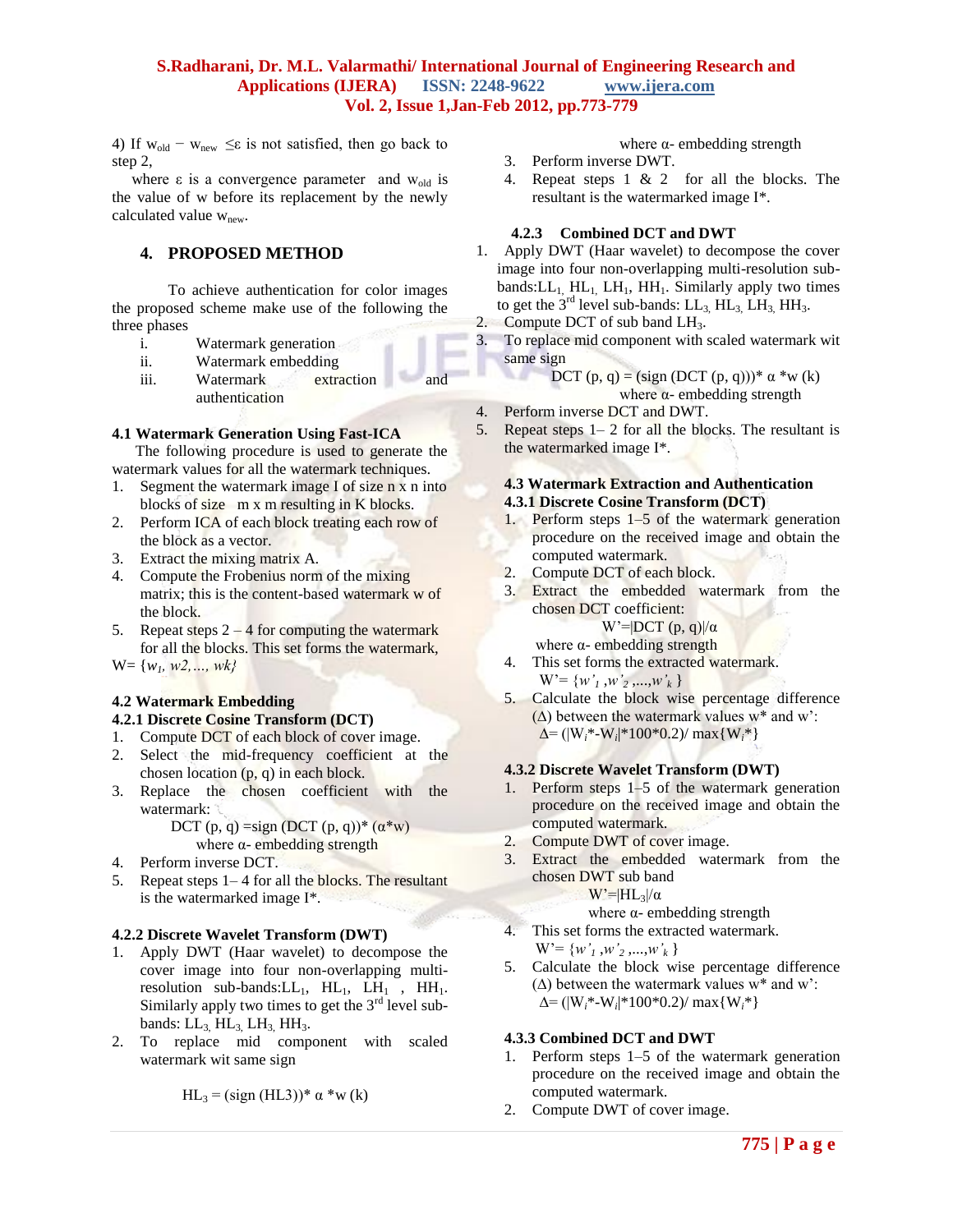- 3. Compute DCT of Sub band HL3.
- 4. Extract the embedded watermark from the chosen DWT sub band W'= $|DCT (p, q)|/a$ where  $\alpha$ - embedding strength
- 5. This set forms the extracted watermark.
- $W' = \{w'_{1}, w'_{2}, ..., w'_{k}\}\$
- 6. Calculate the block wise percentage difference  $(\Delta)$  between the watermark values w\* and w': ∆= (|W*i*\*-W*<sup>i</sup>* |\*100\*0.2)/ max{W*i*\*}

#### **4.4 Choice of Parameters 4.4.1 Block Size**

Choosing a block size is based on the processing time and relevant features. Blocks of small size leads to poor performance in watermarking process and larger blocks demand high computational time. Hence a trade off among these two is required to choose the block size. After experimentation, a block size of 16 x 16 was chosen as it resulted in better PSNR value, computational time and better feature representation.

## **4.4.2 Embedding Location**

To embed the watermark in a suitable location the proposed technique uses one of the mid frequency coefficient, because low-frequency components degrade the cover image. Similarly high-frequency components are not advisable as they may be lost during compression. Therefore the watermark is embedded in mid-frequency components to ensure robustness. The mid-frequency coefficient to embed the watermark is chosen as the mid-diagonal coefficient i.e., the location (block size/2, block size/2).

#### **4.4.3 Embedding Strength (**α**)**

For choosing a suitable value for the embedding strength  $(\alpha)$ , statistics of the DCT coefficient values at that mid-diagonal location of all the blocks are obtained, specifically the standard deviation  $\alpha_x$  Similarly the standard deviation  $\alpha_w \Box$  is obtained for the watermark. The value of embedding factor  $\alpha$  is determined such that the watermark values are suitably scaled to have the same range of variation as that of the DCT coefficients.

#### α *<sup>=</sup>*α*x/* α*<sup>w</sup>*

In this after experimentation the value of  $\alpha$ is assumed as 0.14.

#### **4.4.4 Threshold**

Threshold for the percentage difference ∆ between the watermarks have been experimentally determined as 15%. Thresholds less than 15%

resulted in false negatives; while higher than 15% thresholds made the technique to be fragile.

# **5. RESULTS AND SNAPSHOTS**

The original color images are shown in the Figure 1.





 Figure 2 (a-c) shows the watermarked images obtained by embedding the watermark values with the images using DCT, DWT, Combined DCT&DWT techniques.



 (a) (b) (c) Fig.2 Color Images after Watermarking using Fast-ICA.

 Figure 3 (a-c) shows the watermarked color images after applying JPEG Compression obtained by embedding the watermark values with the images using DCT, DWT, Combined DCT&DWT techniques.



Fig.3 Effect of watermarked Images after JPEG Compression Attack.

 Figure 4 (a-c) shows the watermarked color images after applying white noise obtained by embedding the watermark values(Frobenius norm) with the images using DCT(a), DWT(b), Combined DCT&DWT(c) techniques.



Fig.4 Effect of watermarked Images after White Noise Attack.

**5.1 Extraction Efficiency**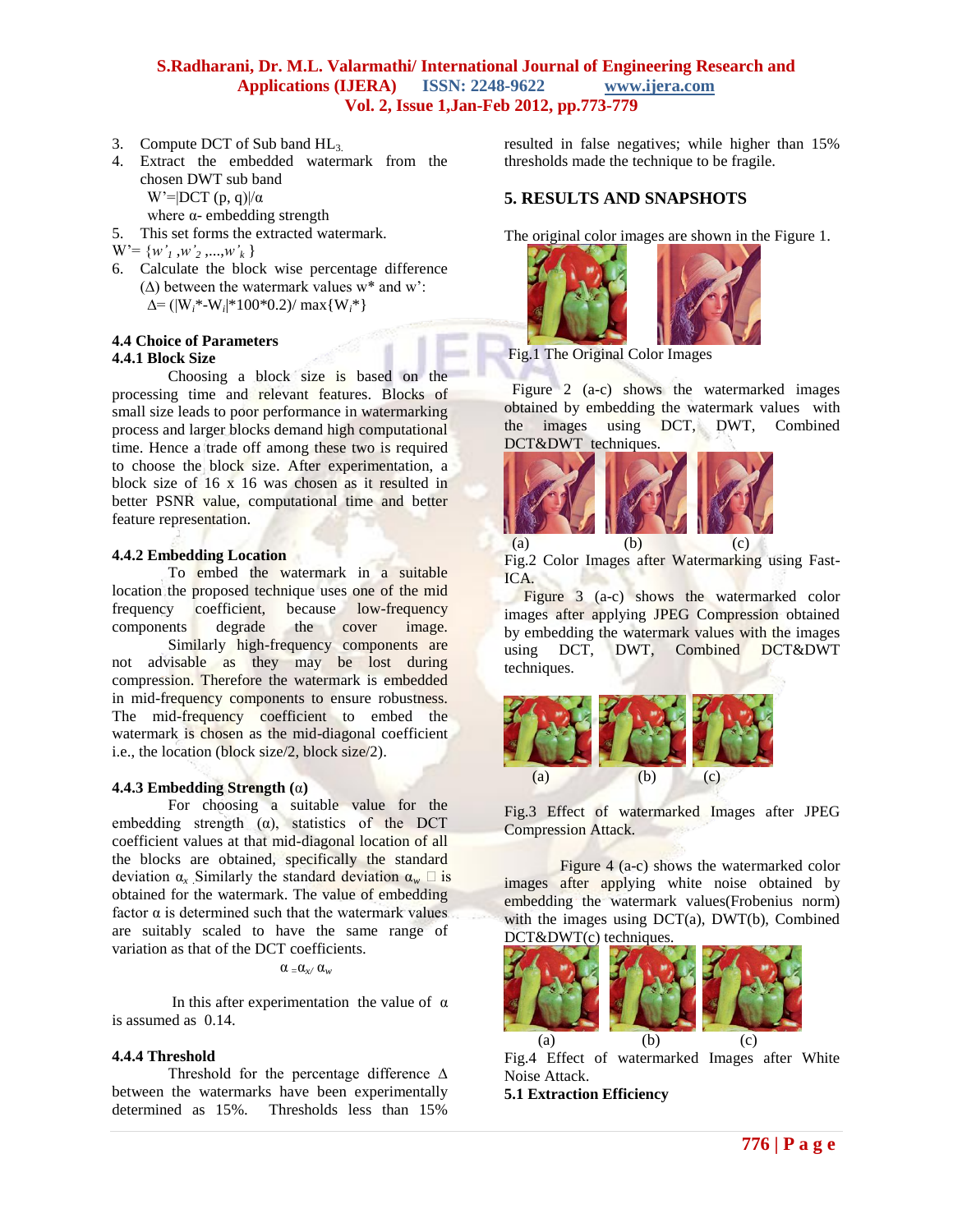The efficiency of the scheme in correctly extracting the watermark is given by the percentage difference among the computed and extracted Frobenius norm of the mixing matrix of the received image blocks. Table.1 gives the highest percentage difference ∆ for some various watermarking techniques for the test images. The values are small, range from 1.2127 to 6.3657, over all the test images for various watermarking techniques using ICA. This shows that the scheme extracts the embedded watermark accurately.

# TABLE.1

# RESULTS AFTER WATERMARK EXTRACTION WITHOUT ATTACKS

# **5.2 Quality of the Watermarked Image**

The proposed content-based watermarking scheme has been carried out on a set of images of three categories. The metrics PSNR, Pearson Correlation Coefficient (PCC), Normalized Cross Correlation (NCC), and Image Fidelity (IF) are calculated between the cover image and the watermarked image for various watermarking techniques. It can be observed that there is no perceptually noticeable difference in the images due to watermarking.

In Table.2 the quality metrics of the watermarked images using Frobenius norm as the feature of different methods are compared.

|  | S.             | <b>IMAGE</b>    | <b>HIGHEST</b>    |            |                                   |  |  |  |  |
|--|----------------|-----------------|-------------------|------------|-----------------------------------|--|--|--|--|
|  | N              | <b>NAME</b>     | <b>PERCENTAGE</b> |            |                                   |  |  |  |  |
|  | O              |                 | <b>DIFFERENCE</b> |            |                                   |  |  |  |  |
|  |                |                 | <b>DCT</b>        | <b>DWT</b> | Combi<br>ned<br><b>DCT</b><br>and |  |  |  |  |
|  | 1              | <b>LENA</b>     | 2.563             | 2.475      | <b>DWT</b><br>2.475               |  |  |  |  |
|  | $\overline{2}$ | <b>SAILBOAT</b> | 5.715             | 3.822      | 6.365                             |  |  |  |  |
|  | 3              | <b>PEPPER</b>   | 3.772             | 2.517      | 2.517                             |  |  |  |  |
|  | $\overline{4}$ | <b>BABOON</b>   | 3.467             | 4.869      | 4.315                             |  |  |  |  |
|  | 5              | <b>JETPLANE</b> |                   | 2.707      | 2.7072                            |  |  |  |  |
|  | 6              | <b>HOUSE</b>    | 1.212             | 3.320      | 3.320                             |  |  |  |  |
|  | 7              | <b>GRILS</b>    | 3.428             | 5.216      | 3.596                             |  |  |  |  |
|  |                | <b>AVERAGE</b>  | 3.197             | 3.561      | 3.614                             |  |  |  |  |
|  |                | <b>MINIMUM</b>  | 1.212             | 2.475      | 2.475                             |  |  |  |  |
|  |                | <b>MAXIMUM</b>  | 5.715             | 5.216      | 6.365                             |  |  |  |  |

From the Figure 5 DCT method produces better results than other two techniques.

| OUALII Y MEIRICS AFIER WATERMARKING                       |             |                   |                     |                   |                          |                            |                  |              |                           |                           |                           |
|-----------------------------------------------------------|-------------|-------------------|---------------------|-------------------|--------------------------|----------------------------|------------------|--------------|---------------------------|---------------------------|---------------------------|
|                                                           |             | <b>IMAGE NAME</b> |                     |                   |                          |                            |                  |              |                           |                           |                           |
| EMBEDDING<br>METHODS                                      | PARAMETER   | <b>LENA</b>       | <b>SAIL</b><br>BOAT | <b>PEPPE</b><br>R | <b>BABO</b><br><b>ON</b> | <b>JETPL</b><br><b>ANE</b> | <b>HOUS</b><br>E | <b>GIRLS</b> | <b>AVER</b><br><b>AGE</b> | <b>MINI</b><br><b>MUM</b> | <b>MAXI</b><br><b>MUM</b> |
|                                                           | <b>PCC</b>  | 1.000             | 1.000               | 1.000             | 1.000                    | 1.000                      | 1.000            | 1.000        | 1.000                     | 1.000                     | 1.000                     |
|                                                           | IF          | 1.000             | 0.999               | 1.000             | 0.999                    | 1.000                      | 0.999            | 1.000        | 0.999                     | 0.999                     | 1.000                     |
|                                                           | <b>NCC</b>  | 1.000             | 1.000               | 1.000             | 0.999                    | 1.000                      | 1.000            | 1.000        | 0.999                     | 0.999                     | 1.000                     |
| $\begin{array}{c} \text{COMBINE} \\ \text{D} \end{array}$ | <b>PSNR</b> | 78.335            | 79.114              | 79.376            | 76.776                   | 79.147                     | 80.563           | 79.147       | 78.929                    | 76.776                    | 80.563                    |
|                                                           | <b>PCC</b>  | 1.000             | 1.000               | 1.000             | 1.000                    | 1.000                      | 1.000            | 1.000        | 1.000                     | 1.000                     | 1.000                     |
|                                                           | IF          | 1.000             | 0.999               | 1.000             | 0.999                    | 1.000                      | 0.999            | 1.000        | 0.999                     | 0.999                     | 1.000                     |
| <b>LMU</b>                                                | <b>NCC</b>  | 1.000             | 1.000               | 1.000             | 0.999                    | 1.000                      | 1.000            | 1.000        | 0.999                     | 0.999                     | 1.000                     |
|                                                           | <b>PSNR</b> | 78.335            | 79.111              | 79.372            | 76.776                   | 79.149                     | 80.563           | 79.149       | 78.922                    | 76.77                     | 80.563                    |
|                                                           | <b>PCC</b>  | 1.000             | 1.000               | 0.999             | 1.000                    | 1.000                      | 1.000            | 1.000        | 0.999                     | 0.999                     | 1.000                     |
|                                                           | IF          | 1.000             | 1.000               | 1.000             | 0.999                    | 1.000                      | 1.000            | 1.000        | 0.999                     | 0.999                     | 1.000                     |
| DCT                                                       | <b>NCC</b>  | 0.999             | 0.999               | 0.999             | 0.999                    | 0.999                      | 0.999            | 1.000        | 0.999                     | 0.999                     | 1.000                     |
|                                                           | <b>PSNR</b> | 78.646            | 79.089              | 79.401            | 76.702                   | 78.375                     | 80.587           | 79.712       | 78.930                    | 76.703                    | 80.587                    |

TABLE 2. QUALITY METRICS AFTER WATERMARKING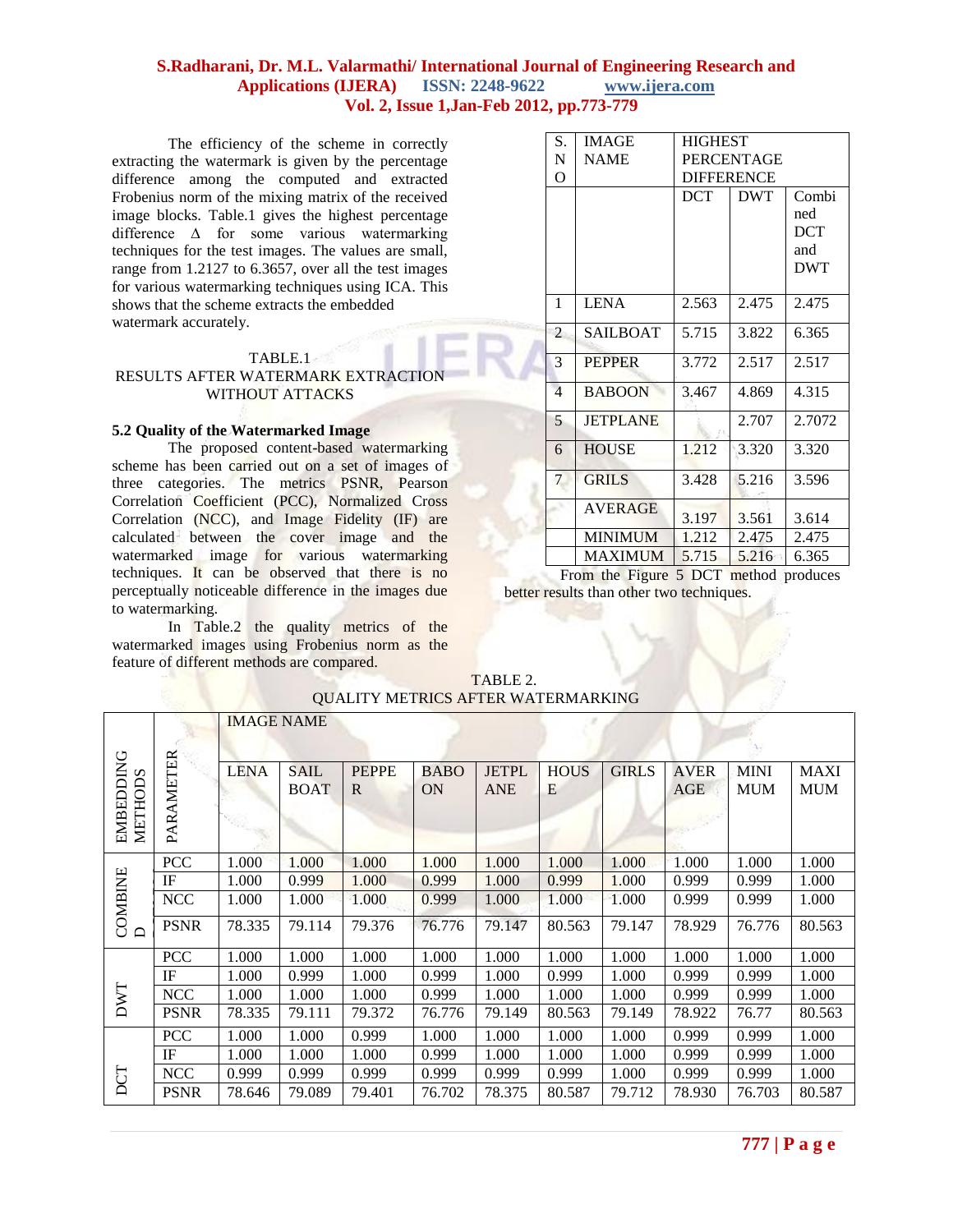| <b>ATTA</b><br><b>CKS</b> | <b>PARAMET</b><br><b>ERS</b> | <b>HIGHEST</b><br><b>PERCENTAGE</b><br><b>DIFFERENCE</b> |                    |        |  |  |
|---------------------------|------------------------------|----------------------------------------------------------|--------------------|--------|--|--|
|                           |                              | <b>DCT</b>                                               | <b>DWT</b>         | Combin |  |  |
|                           |                              |                                                          |                    | ed DCT |  |  |
|                           |                              |                                                          |                    | &DWT   |  |  |
| <b>JPEG</b>               | Compressio                   |                                                          |                    |        |  |  |
| Compr                     | n Ratio                      |                                                          |                    |        |  |  |
| ession                    |                              |                                                          |                    |        |  |  |
| Maxim                     | 100                          | 8.441                                                    | 15.600             | 15.543 |  |  |
| um                        |                              |                                                          |                    |        |  |  |
| High                      | 80                           | 8.974                                                    | 15.600             | 15.321 |  |  |
| Mediu                     | 60                           | 12.721                                                   | 14.492             | 14.324 |  |  |
| m                         |                              |                                                          |                    |        |  |  |
| Low                       | 40                           | 11.471                                                   | 15.600             | 15.453 |  |  |
| Noise                     |                              |                                                          |                    |        |  |  |
| Unifor                    | Percent=5                    | 14.724                                                   | 17.526             | 19.540 |  |  |
| m                         |                              |                                                          |                    |        |  |  |
| Gaussi                    | $Mean=1$                     | 15.344                                                   | 18.405             | 17.600 |  |  |
| an                        | Variance=0.                  |                                                          |                    |        |  |  |
|                           | 01                           |                                                          |                    |        |  |  |
| Filter                    |                              |                                                          |                    |        |  |  |
| <b>Standard</b><br>Low    |                              | 11.892                                                   | 18.682             | 17.453 |  |  |
| pass                      | Deviation                    |                                                          |                    |        |  |  |
| Sharpe                    | 10                           | 15.486                                                   | 16.783             | 16.231 |  |  |
| ning                      |                              |                                                          |                    |        |  |  |
| Gamm                      |                              | 7.467                                                    | 7.674              | 7.654  |  |  |
| a                         |                              |                                                          |                    |        |  |  |
| Correc                    |                              |                                                          |                    |        |  |  |
| tion                      |                              |                                                          |                    |        |  |  |
| <b>AVER</b>               |                              |                                                          |                    | 15.457 |  |  |
| AGE                       |                              | 11.836                                                   | 15.596             |        |  |  |
| <b>MINI</b>               |                              | 7.467                                                    | 7.674              | 7.654  |  |  |
| <b>MUM</b>                |                              |                                                          |                    |        |  |  |
| <b>MAXI</b>               |                              | 15.486                                                   | 18.682             | 19.540 |  |  |
| <b>MUM</b>                |                              |                                                          |                    |        |  |  |
| 82                        |                              |                                                          |                    |        |  |  |
| 80                        |                              |                                                          |                    |        |  |  |
| 78                        | DCT&DWT                      |                                                          |                    |        |  |  |
| 76                        |                              |                                                          |                    |        |  |  |
| 74                        |                              |                                                          | <b>DWT</b>         |        |  |  |
|                           | Lena                         | Girls                                                    | $\blacksquare$ DCT |        |  |  |
|                           | Sailboat<br>Baboon<br>Pepper | House<br>etplane                                         |                    |        |  |  |
|                           |                              |                                                          |                    |        |  |  |
|                           |                              |                                                          |                    |        |  |  |



### **5.3 Robustness against Incidental Image Processing**

Robustness of the proposed scheme against normal signal processing operations such as jpeg compression, noise and filtering has been experimentally evaluated on all the test images.

For all the attacks, the values of highest percentage difference ∆ using ICA, ranges from 7.4670 to 19.5402 for various watermarking techniques as given in Table 3.

#### TABLE.3

# RESULTS AFTER INCIDENTAL DISTORTIONS ON COLOR IMAGES

In this proposed watermarking technique the watermarked image is subjected to two types of distortions noise and filter. The noise added to the watermarked image is Gaussian noise and uniform noise. Also filtering such as contrast stretching has been applied on the watermarked image.

From Fig. 6, DCT technique shows the good performance of robustness after attacks comparing to other two techniques for the test images.



Fig. 6 Robustness of Fast-ICA after attacks

# **6. CONCLUSION**

In this paper various content based watermarking techniques are carried out. Here the content of images is Frobenius norm which is obtained using Fast-ICA method. No information about the cover image is required for watermark extraction. For watermark embedding, three techniques such as DCT, DWT, Combined DCT and DWT are used. The same methods are used to extract the watermark values successfully and the results are compared. The proposed methods correctly authenticate the images even under normal image processing operations. The comparison of three transformed techniques shows that DCT based watermarking application provides better result.

In addition to this various attacks are applied on the watermarked images. Robustness of the proposed scheme against normal signal